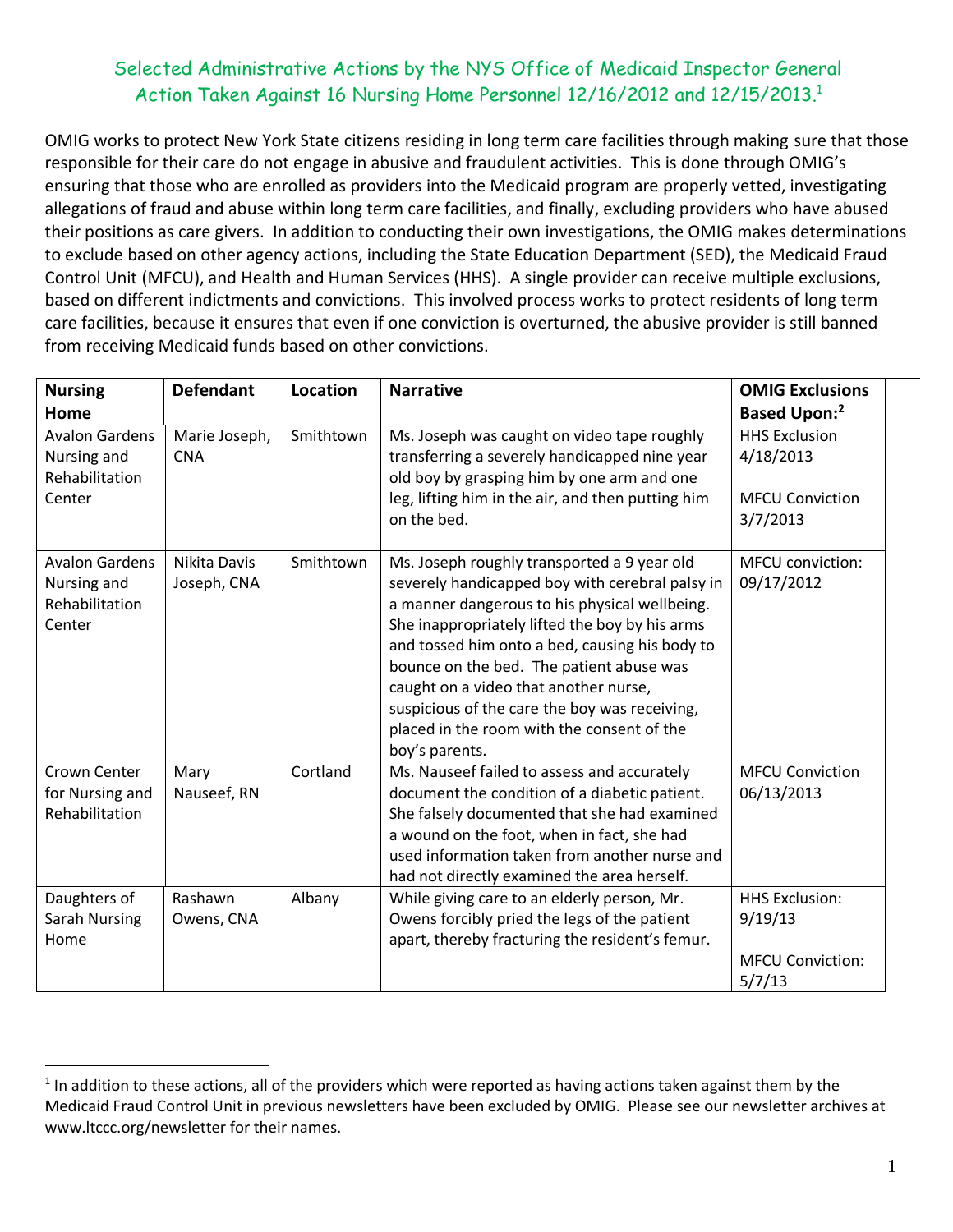| Hurlbut              | <b>Gloria Thomas</b> | Rochester        | While working as an office manager of a          | <b>HHS Exclusion</b>     |
|----------------------|----------------------|------------------|--------------------------------------------------|--------------------------|
| <b>Nursing Home</b>  |                      |                  | nursing home, Ms. Thomas stole \$21,246.35       | 10/20/13                 |
|                      |                      |                  | from patient funds for her own use. She also     |                          |
|                      |                      |                  | stole \$585 worth of Wegman's gift cards and     | <b>MFCU Conviction</b>   |
|                      |                      |                  | \$464 worth of money orders from the nursing     | 5/5/13                   |
|                      |                      |                  | home for her own personal use.                   |                          |
| Long Island          | Mary Theresa         | Queens           | On multiple occasions, Ms. McConnell stole       | <b>MFCU Conviction</b>   |
| Care Center          | McConnell            |                  | Endocet, a narcotic consisting of oxycodone      | 6/28/2012                |
|                      |                      |                  | and Tylenol. These were taken from a nursing     |                          |
|                      |                      |                  | home resident with multiple ailments, including  | <b>MFCU Indictment</b>   |
|                      |                      |                  | multiple pressure ulcers and a permanent         | 02/01/2011               |
|                      |                      |                  |                                                  |                          |
|                      | Jennifer             |                  | tracheostomy.                                    |                          |
| Long Island          |                      | Queens           | In her capacity as Director of Social Work, Ms.  | Conviction               |
| Care Center          | Robinson             |                  | Robinson stole a significant amount of money     | 06/14/2012               |
|                      |                      |                  | from an 85 year old resident suffering from      |                          |
|                      |                      |                  | dementia and other medical ailments. The         | <b>HHS Exclusion</b>     |
|                      |                      |                  | gentleman was admitted without any known         | 05/20/2012               |
|                      |                      |                  | relatives. Ms. Robinson had the gentleman first  |                          |
|                      |                      |                  | appoint her as a health proxy, and then as his   | Indictment               |
|                      |                      |                  | attorney-in-fact. After he was admitted to a     | 09/20/2011               |
|                      |                      |                  | hospital, Ms. Robinson had the man transferred   |                          |
|                      |                      |                  | to a different nursing home. Ms. Robinson        |                          |
|                      |                      |                  | then proceeded to withdraw money from his        |                          |
|                      |                      |                  | bank account.                                    |                          |
| <b>Mountain View</b> | Tabitha              | <b>New Paltz</b> | On various occasions, Ms. Hearn withdrew         | <b>SED Consent Order</b> |
| Nursing and          | Hearn, LPN           |                  | Percocet for six patients without administering  | 07/02/2012 <sup>3</sup>  |
| Rehabilitation       |                      |                  | the drug. On another occasion she signed the     |                          |
| Center               |                      |                  | name of another nurse on a Controlled            |                          |
|                      |                      |                  | <b>Substance Administration Record before</b>    |                          |
|                      |                      |                  | withdrawing Percocet on behalf of a patient      |                          |
|                      |                      |                  | who never received it.                           |                          |
| Northwoods           | Lisa Sousie,         | Troy             | Ms. Sousie failed to render care, dispense       | <b>HHS Exclusion</b>     |
| Rehabilitation       | LPN                  |                  | medications and provide treatment to a           | 06/20/2012               |
| and Extended         |                      |                  | resident dependent on staff for all of her       |                          |
| <b>Care Facility</b> |                      |                  | personal needs. Ms. Sousie then falsely          | <b>MFCU Conviction</b>   |
|                      |                      |                  | indicated in the facility's records that she had | 10/24/2011               |
|                      |                      |                  | done so. This was discovered through MFCU's      |                          |
|                      |                      |                  | use of video surveillance.                       | <b>MFCU Indictment</b>   |
|                      |                      |                  |                                                  | 06/02/2010               |
| Northwoods           | Cynthia              | Troy             | Ms. Cooper failed to render care, dispense       | <b>HHS Exclusion</b>     |
| Rehabilitation       | Cooper, CNA          |                  | medications and provide treatment to a           | 07/19/2012               |
| and Extended         |                      |                  | resident dependent on staff for all of her       |                          |
| Care Facility        |                      |                  | personal needs. Ms. Cooper then falsely          | <b>MFCU Conviction</b>   |
|                      |                      |                  | indicated in the facility's records that she had | 09/19/2011               |
|                      |                      |                  | done so. This was discovered through MFCU's      |                          |
|                      |                      |                  | use of video surveillance.                       | <b>MFCU Indictment</b>   |
|                      |                      |                  |                                                  | 06/02/2010               |
|                      |                      |                  |                                                  | <b>HHS Exclusion:</b>    |
| Pathways             | Elesia               | Niskayuna        | While bathing an elderly woman with chronic      |                          |
| Nursing and          | Howard, CNA          |                  | respiratory failure, Ms. Howard first verbally   | 5/20/13                  |
| Rehabilitation       |                      |                  | abused her patient, and then grabbed and         |                          |
| Center               |                      |                  | pinched the resident's nipple.                   | <b>MFCU Conviction:</b>  |
|                      |                      |                  |                                                  | 5/5/13                   |
| Peconic Bay          | Lauren Young,        | Riverhead        | Ms. Young dispensed Vicodin from a Pyxis         | <b>SED License</b>       |